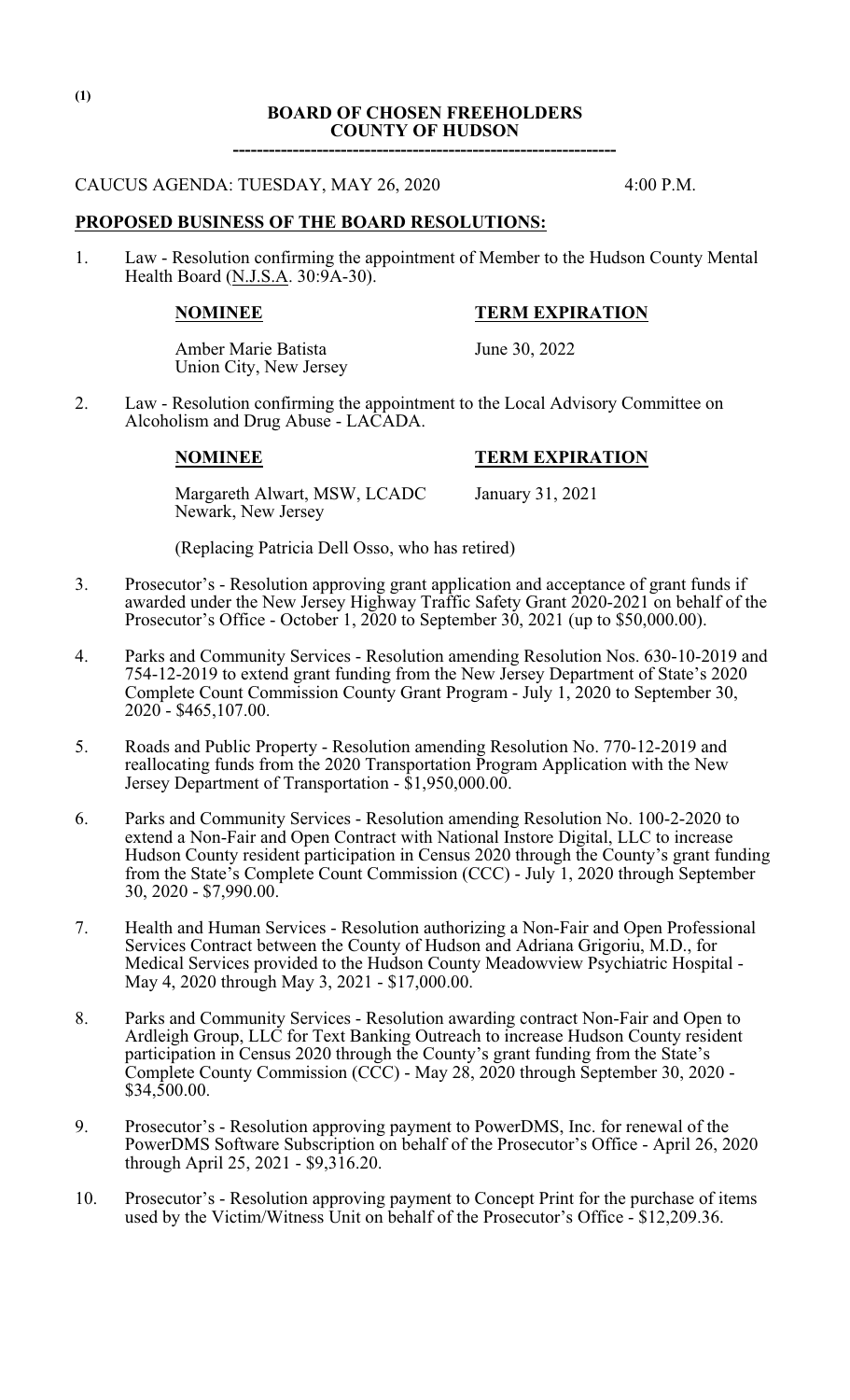- 11. Board of Elections Resolution authorizing payment to Dominion Voting Systems, Inc. for purchase of Central Scanning Vote by Mail Hardware with Election Management Hardware and Software as well as update of two (2) units currently owned and needed pursuant to a Declaration of Emergency (COVID-19 Pandemic related) (Not to Exceed \$232,400.00.
- 12. Purchasing Approve Purchasing Agent's award, purchases made under State Contracts:

|       | <b>VENDOR</b>                              | <b>COMMODITY</b>                                                                     | <b>AMOUNT</b> | DEPT.                                       |
|-------|--------------------------------------------|--------------------------------------------------------------------------------------|---------------|---------------------------------------------|
| a.    | Dell Marketing<br>Pittsburgh, PA           | Renewal of Microsoft<br><b>Premier Service Contract</b>                              | \$189,082.00  | Prosecutor's<br>Office                      |
| $b$ . | <i>*Fastenal Co.</i><br><b>Kearny</b> , NJ | <b>Industrial Supplies</b>                                                           | \$25,000.00   | <b>Parks</b>                                |
| c.    | Kaldor Emergency Lights<br>Marlboro, NJ    | Emergency Lights for<br><b>OEM</b> Water Trucks to<br><b>Support Fire Department</b> | \$6,225.40    | Roads &<br>Public<br>Property               |
| d.    | $*M\&G$<br><b>North Bergen, NJ</b>         | <b>Auto Parts</b><br><b>Motor Pool</b>                                               | \$30,000.00   | Roads &<br><b>Public</b><br><b>Property</b> |
| e.    | National Fuel Oil Inc.<br>Newark, NJ       | Fuel Oil #2                                                                          | \$5,000.00    | Roads &<br>Public<br>Property               |
| f.    | <b>Rachles Micheles</b><br>Clifton, NJ     | Gasoline (87 Octane)                                                                 | \$15,000.00   | Roads &<br>Public<br>Property               |
| g.    | <b>SHI</b> International<br>Somerset, NJ   | Palo Alto Firewall<br><b>Refresh New Hardware</b>                                    | \$89,209.96   | Data<br>Processing                          |
| h.    | <b>Verizon Wireless</b><br>Wallingford, CT | Cellular Telephone<br>Services & Equipment                                           | \$30,000.00   | Various                                     |
| I.    | Xerox Corp.<br>St. Petersburg, FL          | Service and Supplies<br>for County Copiers                                           | \$75,000.00   | Various                                     |
|       |                                            | <b>TOTAL</b>                                                                         | \$464,517.36  |                                             |

# **\*Denotes: Hudson County Vendor**

13. Purchasing - Purchases made under the Educational Services Commission of New Jersey Pricing System, formally known as "The Middlesex Regional Educational Services Commission":

|    | <b>VENDOR</b>                                          | <b>COMMODITY</b>                                                                                          | <b>AMOUNT</b> | <b>DEPT</b> |
|----|--------------------------------------------------------|-----------------------------------------------------------------------------------------------------------|---------------|-------------|
| a. | CDW Government, Inc.<br>Vernon Hills, IL               | Computer Supplies $&$<br>Software                                                                         | \$30,000.00   | Various     |
| b. | Celebrity Ford<br>$d/b/a$ Beyer Ford<br>Morristown, NJ | Purchase two (2) New<br>2020 Ford Transit Cargo<br>Vans (Parks \$78,865.90)                               | \$161,539.15  | Parks       |
|    |                                                        | Purchase three (3) New<br>2020 Ford Super Duty F-250<br>Pick-Up Trucks (Parks<br>\$82,673.25              |               | Parks       |
| c. | Cliffside Body Corp.<br>Fairview, NJ                   | Purchase three $(3)$ Dumper \$30,171.03<br>Dogg 8 Ft. Stainless Steel<br><b>Inserts for Pick-Up Truck</b> |               | Parks       |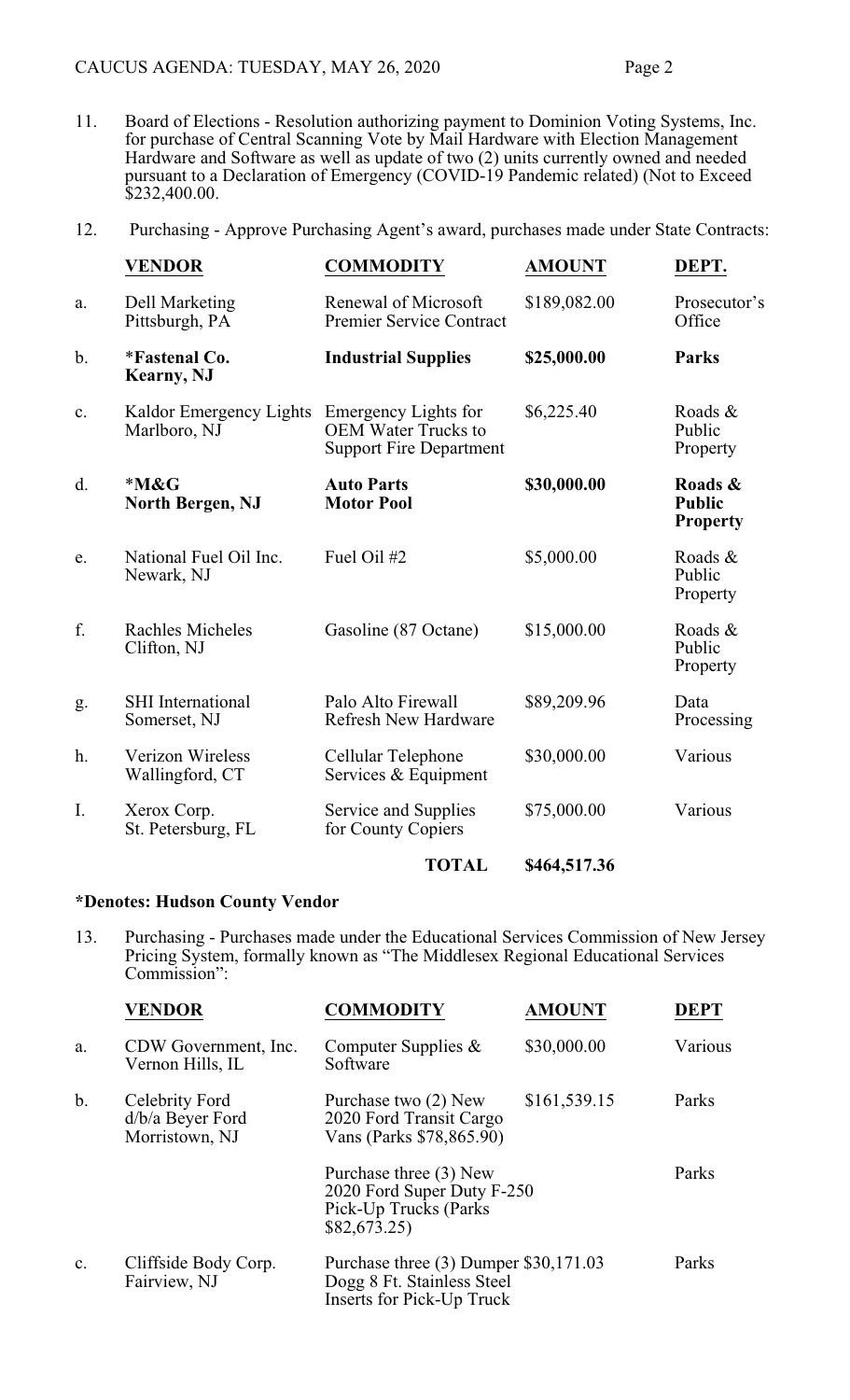| d) | <i><b>*Murray Paving</b></i><br>Hackensack, NJ | \$1,971,077.20<br><b>Washington Park</b><br><b>Recycling Ramp and Pad</b><br>$($ \$181,483.99)                            | <b>Parks</b> |
|----|------------------------------------------------|---------------------------------------------------------------------------------------------------------------------------|--------------|
|    |                                                | <b>West Hudson Park</b><br><b>Install Recycling Ramp</b><br>& Pad (\$231,094.11)                                          | <b>Parks</b> |
|    |                                                | <b>Install New Staircase</b><br><b>Railings in W. Hudson</b><br><b>Park (West Hudson Park)</b><br>\$23,696.63)            | <b>Parks</b> |
|    |                                                | <b>Install a Recycling Ramp</b><br>and Pad for Trash Compactors<br>to Pickup Recycling<br>(Laurel Hill Park \$231,520.92) | <b>Parks</b> |
|    |                                                | <b>Excavate &amp; Install Small</b><br>Dog Run (Lincoln Park<br>\$236,588.91)                                             | <b>Parks</b> |
|    |                                                | <b>Lincoln Park Install Turf</b><br>Duncan Ave. Playground<br>(\$167,076.00)                                              | <b>Parks</b> |
|    |                                                | <b>Lincoln Park Tennis Courts</b><br>Phase (2) (\$133,731.44)                                                             | <b>Parks</b> |
|    |                                                | <b>Lincoln Park Tennis Courts</b><br>Phase (3) (\$135,841.12)                                                             | <b>Parks</b> |
|    |                                                | <b>James J. Braddock Park</b><br>War Memorial Sidewalk<br>and Utilities (\$148,679.40)                                    | <b>Parks</b> |
|    |                                                | <b>Storage Tent to House</b><br><b>Equipment (Laurel Hill Park</b><br>\$232,931.52)                                       | <b>Parks</b> |
|    |                                                | <b>Stephen R. Gregg Park</b><br><b>Tennis Phase 1 (\$248,433.16)</b>                                                      | <b>Parks</b> |

# **TOTAL \$2,192,787.38**

# **\*Denotes: SBE**

- 14. Purchasing Approve Purchasing Agent's Awards:
	- a. Maintenance of Overhead Doors & Barrier Gates for various Hudson County Departments - one (1) reply - two (2) year period - New Jersey Overhead Doors, LLC - Contract shall not exceed \$221,000.00.
	- b. Maintenance and Testing of Electrical Distribution Countywide Equipment and Systems - one (1) reply - two (2) year period - Longo Electrical-Mechanical, Inc. - Contract shall not exceed \$93,234.00.

| $\rm c.$ | REQUEST FOR FUNDS - General Dry Goods - Goaltex Corp. |            |
|----------|-------------------------------------------------------|------------|
|          | <b>Original Contract Amount:</b>                      | \$1,303.24 |
|          | <b>Additional Funds Requested:</b>                    | \$645.00   |
|          | New Contract Amount:                                  | \$1,948.24 |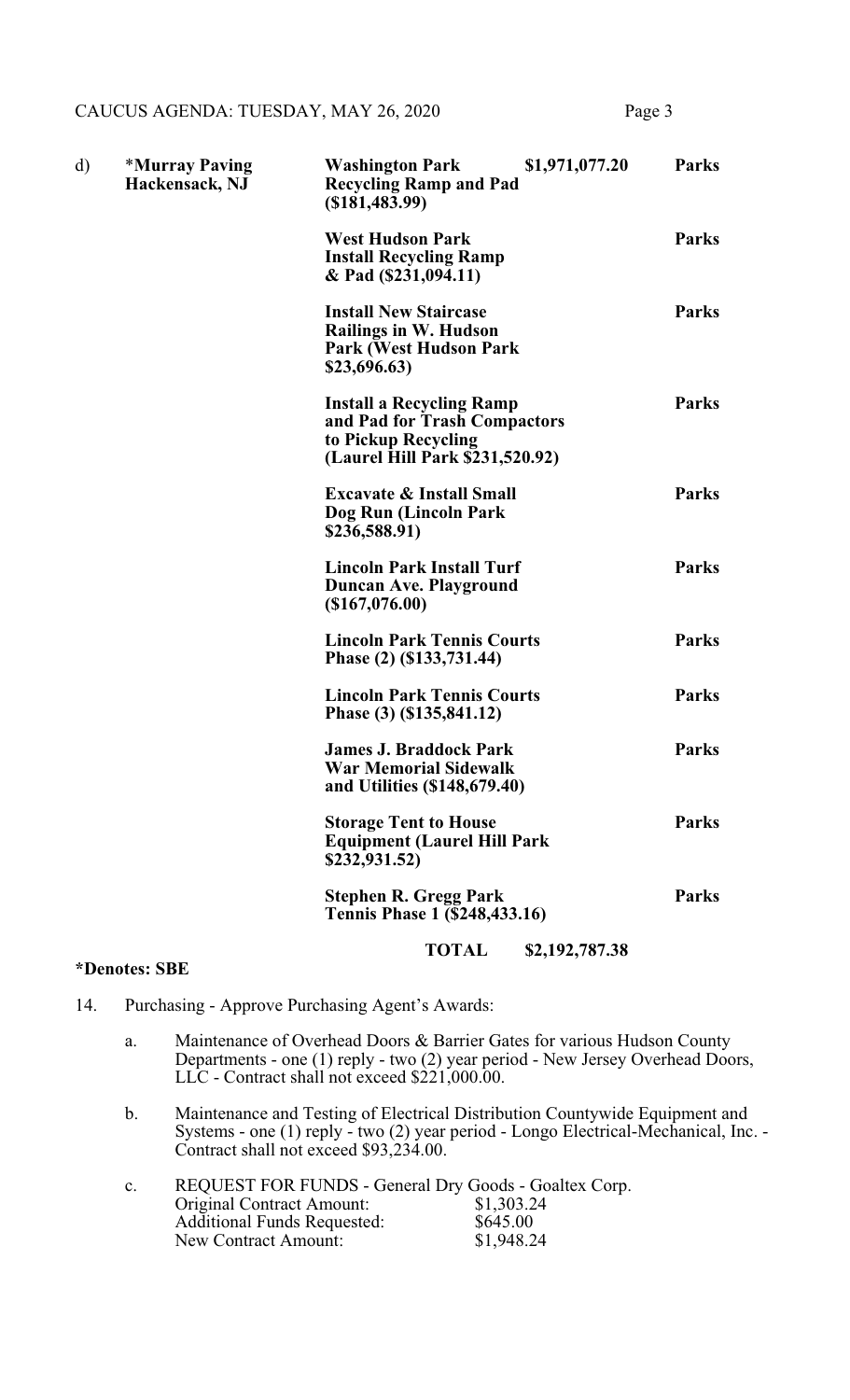- d. REQUEST FOR FUNDS General Dry Goods Tabb Textiles, Co., Inc.<br>Original Contract Amount: \$23,345.10 Original Contract Amount: \$23,345.10<br>Additional Funds Requested: \$28,000.00 Additional Funds Requested: \$28,000.00<br>New Contract Amount: \$51,345.10 New Contract Amount:
- e. REQUEST FOR FUNDS General Dry Goods Holmdel Footwear, LLC.<br>Original Contract Amount: \$53,386.85 Original Contract Amount: \$53,386.85<br>Additional Funds Requested: \$57,500.00 Additional Funds Requested: \$57,500.00<br>New Contract Amount: \$110,886.85 New Contract Amount:
- f. CONTRACT EXTENSION Cost Reporting and Reimbursement Consulting Services to County of Hudson - Pino Consulting Group, Inc. - June 13, 2020 to July 12, 2020 (County reserves the right to terminate upon 7 days notice.)
- 15. Parks and Community Services Resolution approving a Fair and Open Contract with NEI Holdings, LLC for Irrigation Services in County Parks by way of a Negotiated Bid Process - June 1, 2020 through May 31, 2022 - \$78,965.00.
- 16. Law Resolution authorizing amendment to Professional Service Contract Fair and Open Legal Services Chasan Leyner & Lamparello, PC - \$50,000.00.
- 17. Board of Freeholders Resolution awarding Professional Services Contract Fair and Open outside Legal Services General Counsel to the Board of Freeholders Edward J. Florio, Esq., of Florio, Kenny & Raval - \$106,400.00.
- 18. Roads and Public Property Resolution approving Change Order No. 1 and Final A.A. Berms, LLC "Newark Street Complete and Green Street" in the City of Hoboken - \$1,290.63.
- 19. Health and Human Services Resolution authorizing a Donor Agreement between the Hudson County Department of Health and Human Services and Act Now Foundation for the provision of emergency home delivered meals for vulnerable Hudson County Seniors in response to the COVID-19 Pandemic - May 18, 2020 through July 31, 2020 - \$50,000.00.
- 20. Law Resolution approving Second Amendment to Non-Exclusive Access Agreement with Cross River Fiber, LLC granting permission to install Telecommunications Facilities (Fiber Optic Cable) along and over the County Right of Way in various Municipalities within the County.
- 21. Finance and Administration Resolution providing for the combination of certain Bond Issues and determining the form and other details of the offering of \$15,000,000 County Vocational-Technical Schools Bonds, Series 2020 (New Jersey School Bond Reserve Act, 1980 N.J. Laws c. 72, as amended) and providing for the sale of such Bonds, and determining certain matters with respect thereto.
- 22. Board of Freeholders Resolution to change the time of the scheduled Regular Meeting of Thursday, June 11, 2020 of the Hudson County Board of Freeholders.

## **The following Ordinance will be considered for Adoption (the Public Hearing was held on April 23, 2020):**

A-1. Finance & Administration - An Ordinance of the County of Hudson, State of New Jersey approving and authorizing the entering into, execution and delivery of a Lease and Development Agreement with the Hudson County Improvement Authority for the County Courthouse Project with an estimated cost not to exceed \$350,000,000, the cost of such project to be financed through the issuance of County Secured Lease Revenue Bonds of the Hudson County Improvement Authority.